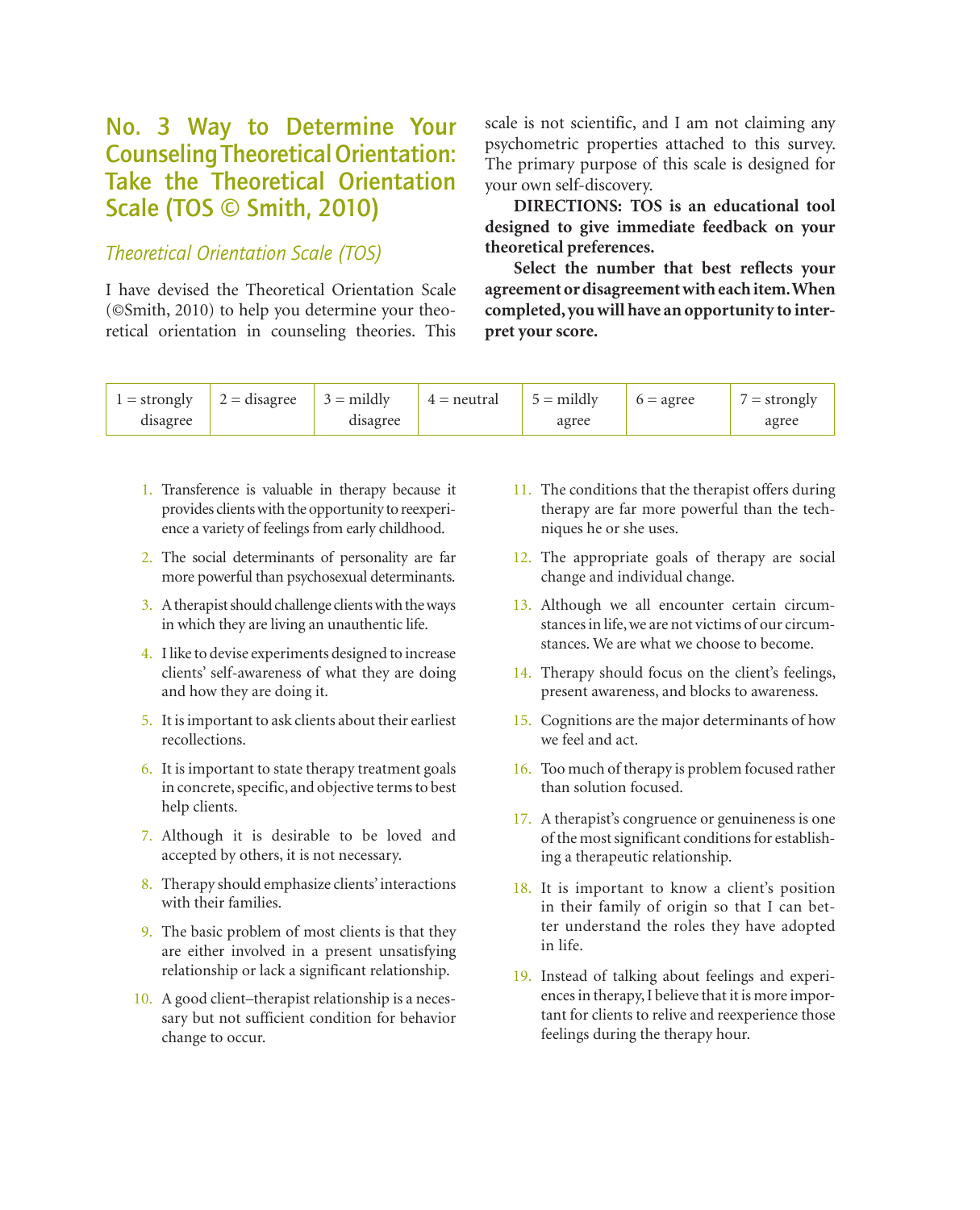- 20. When an individual in a family has problems, a therapist might help by examining family communication and relationship problems.
- 21. Clients are ready to terminate therapy when they understand the historical roots of their problems and when they have clarified how their early childhood problems are affecting them in the present.
- 22. The major themes of psychotherapy deal with a search for meaning, freedom and responsibility, isolation, alienation, death and its ramifications for living.
- 23. Each person develops a unique lifestyle, which I will examine during therapy.
- 24. Therapists should encourage clients to take responsibility for how they are choosing to be or live in their world.
- 25. A therapist helps produce change in clients by restoring healthy family organizational structures.
- 26. The most fundamental goal of therapy is to create a psychological climate of safety in which clients will feel safe enough to drop their defenses.
- 27. Therapists should pick and choose from different theoretical systems for the purpose of integrating them.
- 28. It is important for therapists to counsel clients with their families.
- 29. Working on clients' weaknesses rarely produces excellence. If one is looking for excellence, one has to focus on clients' strengths.
- 30. Denial, repression, intellectualization, and other defense mechanisms are central to understanding therapy.
- 31. It is important to teach clients techniques to help them deal with issues.
- 32. There is no one best theory when it comes to therapy. (Integrative)
- 33. I don't believe that a therapist should be skilled in only one theory of psychotherapy.
- 34. People strive for self-actualization.
- 35. Irrational beliefs are the primary causes of emotional disturbance.
- 36. People learn both adaptive and maladaptive behaviors.
- 37. Successful living is connected to the degree of social interest that clients display.
- 38. The client is the expert on his or her problems rather than the therapist.
- 39. Human behavior is determined by patterns of reinforcements and punishments in the environment.
- 40. Events themselves do not cause emotional disturbances. Instead, it is our evaluation of and beliefs about these events that cause our problems.
- 41. It is the client's responsibility, not the therapist's, to evaluate their current behavior.
- 42. All of the following are basic psychological needs: belonging, power, freedom, and fun.
- 43. Sometimes people choose to be depressed; they engage in depressing behavior.
- 44. It is important to intentionally include a stage in counseling that helps to instill hope within the client.
- 45. An appropriate goal for therapy is to conduct conversations with clients that help them develop new meanings for their feelings and behaviors.
- 46. Clients are sometimes stuck in a pattern of living a problem-saturated story that has not worked for them for some time.
- 47. A useful counseling strategy is to help a client create a more satisfying life story.
- 48. The therapist should be viewed as only one source of information instead of as the expert.
- 49. Clients' stories assume hold over their lives only when there is an audience to appreciate and support such stories.
- 50. Therapy should help clients engage in externalizing conversations.
- 51. Clients are best understood through assessing the interactions between and among family members.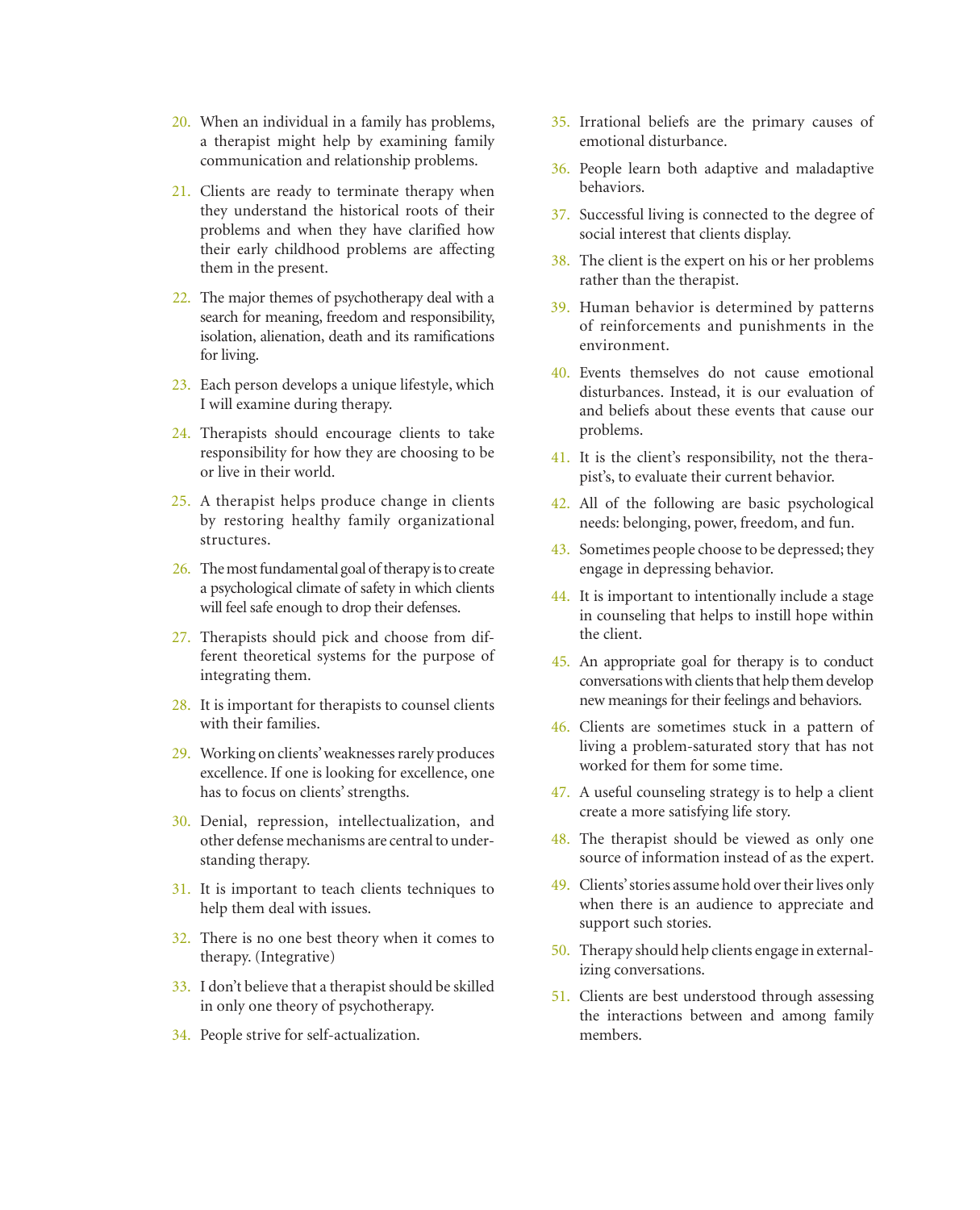- 52. Gender role analysis is an important therapeutic technique I intend to use.
- 53. Counseling should focus on a client's strengths rather than on their problems.
- 54. Culturally skilled counselors are not limited to only one theoretical counseling approach but recognize that helping strategies may be culture bound.
- 55. Emphasizing even one client strength may function to counteract two negative events that took place in his or her day.
- 56. It is important for therapists to help clients manage their weaknesses rather than eradicate them.
- 57. Change takes place during therapy because the therapist helps the client gain insight into the way he or she relates to others based on childhood experiences.
- 58. One of the functions of the therapist is to pay close attention to the client's body language and unfinished business.
- 59. The purpose of therapy is to bring the unconscious to the conscious level.
- 60. It is important for me to become knowledgeable about the ways that oppression and social inequities can operate on individual, societal, and cultural levels.
- 61. Mutual trust, acceptance, and warmth are important when building the therapeutic relationship.
- 62. We must learn to fulfill our needs and to do so in a way that does not deprive others of their ability to fulfill their needs.
- 63. One goal of therapy should be to help clients recover meaning in their lives.
- 64. It is important for me to learn about indigenous models of health and healing and be willing to collaborate with such resources.
- 65. I would like to use the miracle question as one of my counseling techniques.
- 66. Culturally skilled counselors seek to become aware of their own personal culture and recognize that culture may impact the counseling relationship.
- 67. Therapy should focus on client awareness, contact with the environment, and integration of these forces.
- 68. In therapy, the client controls what behavior he or she wants to change, and the therapist controls how the behavior is changed.
- 69. I intend to learn several theories well so that I can meet the needs of a diverse group of clients.
- 70. I feel comfortable using techniques from several different theoretical approaches to counseling.
- 71. I don't believe in the existence of a construct called personality. Instead, I believe that we construct stories about our lives.
- 72. Many problems that men and women face are caused by their adoption of societal gender roles.
- 73. Change in any one part of the system affects all parts of the system.
- 74. Culturally skilled counselors become knowledgeable about the cultures of the clients with whom they work.
- 75. Women therapists are often more sensitive to women's issues than are men therapists.
- 76. Therapists should understand how sexist and oppressive societal beliefs and practices affect women clients in negative ways.

*Scoring the Theoretical Orientation Scale:* The Theoretical Orientation Scale consists of the following subscales: Psychoanalytic/psychodynamic, existential, Adlerian, person-centered, cognitive, behavioral, Gestalt, family therapy, feminist, multicultural, solutions-focused, narrative therapy, strengths-based, reality therapy, and integrative therapy. For each subscale, simply take the numbers and add up your total score. Your highest score reveals the theory with which you feel the greatest kinship. Take your three highest subscale scores and consider making these theoretical orientations part of your integrative approach to psychotherapy. Remember that this scale has not been validated scientifically. It is intended to help you to begin the decision-making process regarding which counseling theory or theories you feel the closest affinity. You know yourself better than anyone; therefore, after much reflection on the theories, select the one you think suits your approach to psychotherapy.